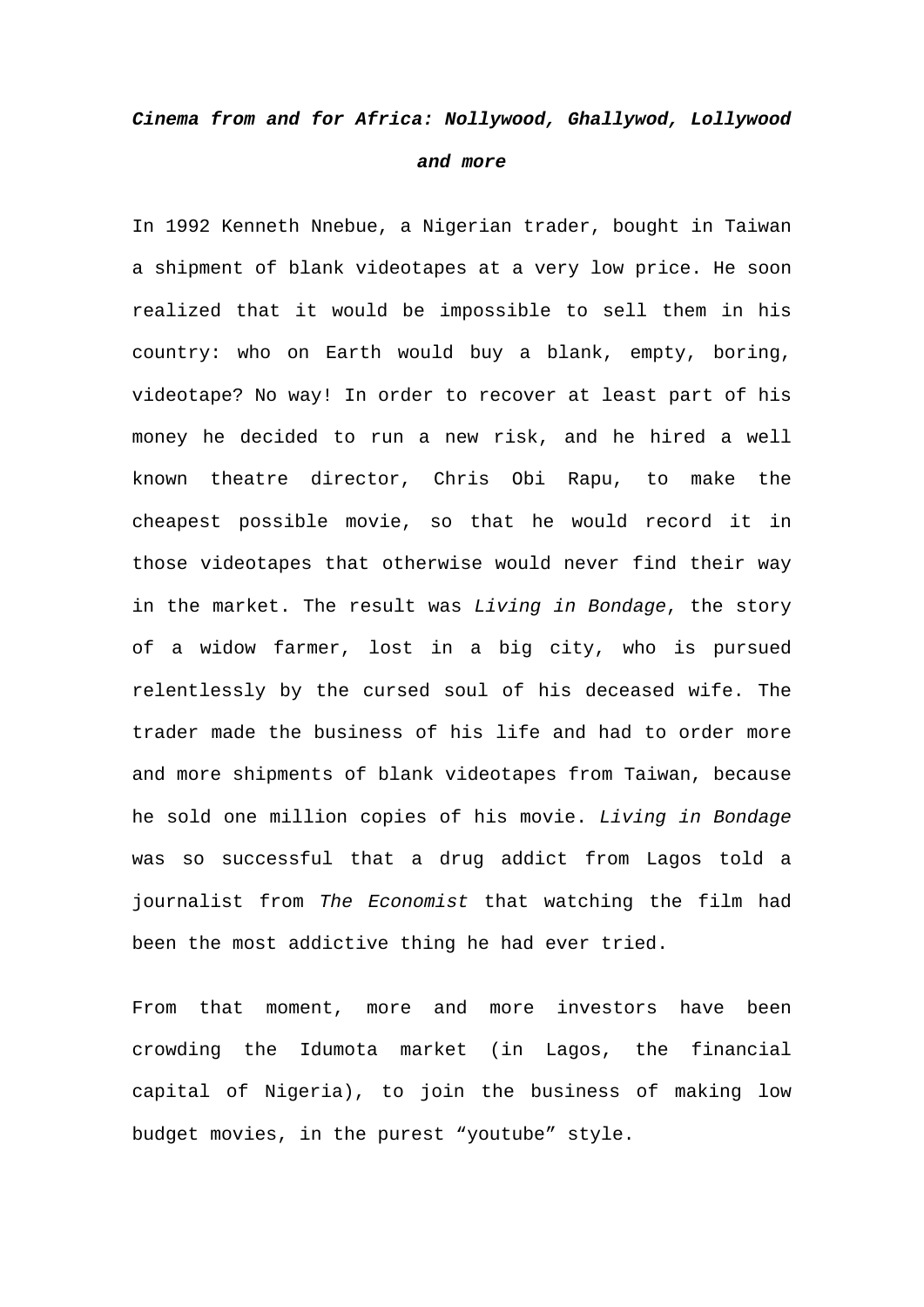Albeit the inexistence of neither studios nor film sets, making movies is a prosperous business structured around the investors-traders, who in that market are the closest figure to the traditional producers, but with no intervention in the filmmaking process. These investors buy a script every six months –there is a legion of itinerant scriptwriters around Idumota-, and they then hire an executive producer and the technical and artistic crews in pan-African castings where actors from everywhere in the continent are combined, so that the movies can sell well in all markets. The movie is then shot fast in the lesser number of location in the streets of Lagos and Abuja, with high definition digital cameras –they abuse the hand held camera, as in Nordic dogma cinema- with limited of no lighting or sound work, without permits of shooting plans, in the middle of improvisations, policemen (who try to stop the shooting), people (who walk by and can't stop watching), other shooting crews and actors who usually wear their own clothes when performing.

As soon as the editing, quick and subordinated to the straight narrative, is finished –in Nigeria a postproduction job can be barely found -, the investortrader makes the copies of the film in the Alaba district (also in Lagos), and focuses on the fast supply of the market with thousand hundreds of DVDs for the domestic and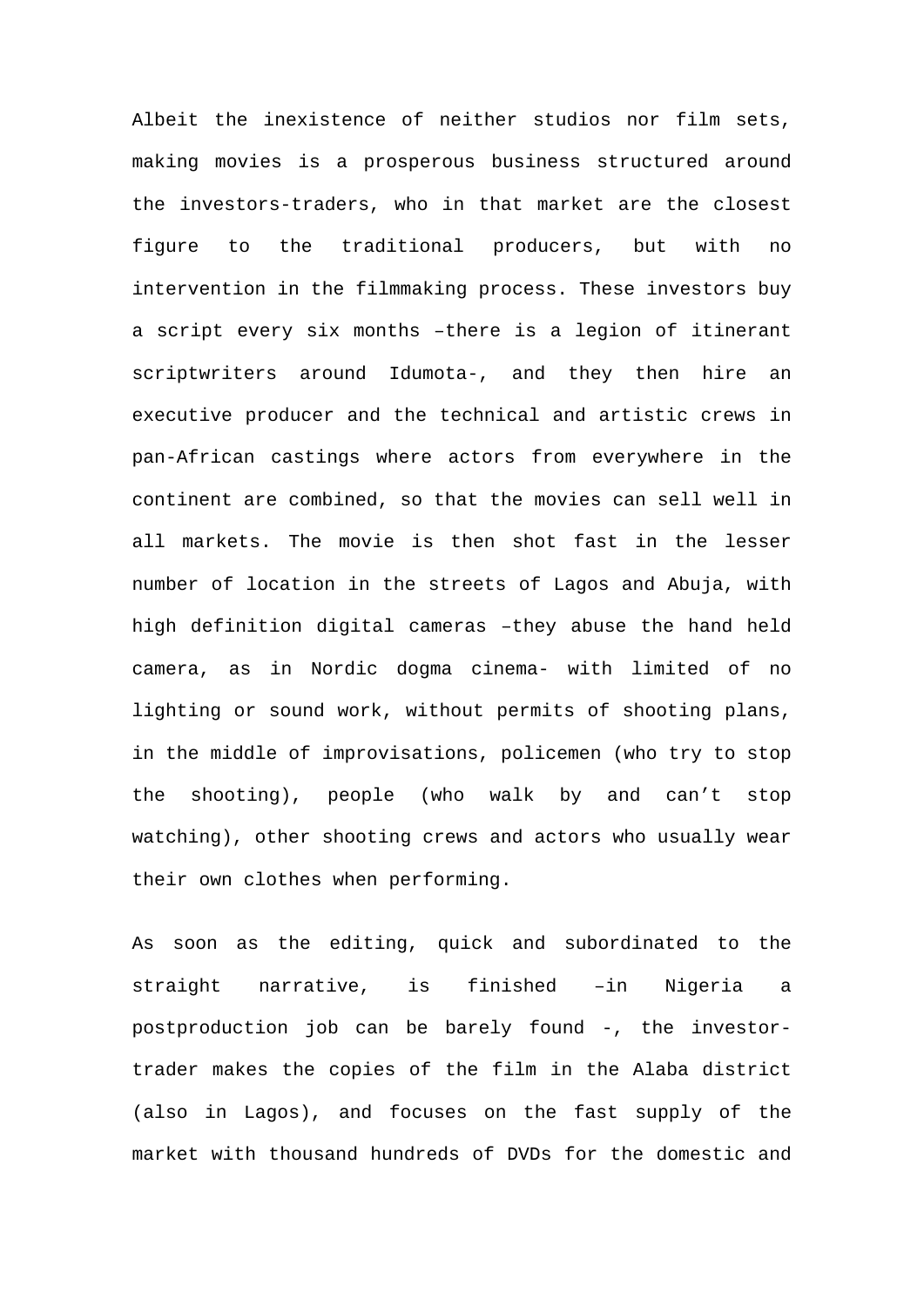semi-public consumption. Paradoxically, in the capital of African cinema there are only three movie theaters, but they have unaffordable prices for the population (moreover, only 25% of the population live in cities, which means that 75% of the people are just unable to go to a cinema). Movies, therefore, are watched home, in hotels, in buses, in the airports, and also watched by African emigrants all over the globe… The copies cost 1\$ (more or less, it is the standard price), and all the efforts of the investortraders are directed to recover their investment in the two following weeks after the release –that is called the "Mating Season"-, for that is the time that takes the pirates to get the movie, copy it and distribute it illegally throughout the whole continent.

The aesthetics of this new type of cinema are in theselves the answer to the unstoppable problem of the piracy. It might seem that the pirates are the enemy number 1 of Nollywood, but that would be wrong, though. The truth is that they have been the builders of the pan-African market: for their distribution of the movies, the investors-traders already count on the illegal commerce of the copies, since the thieves are the only possible exporters in a continent where the traditional methods cannot work due to the deficient communications, the enormous barriers posed both by the geography, and also by the economic and political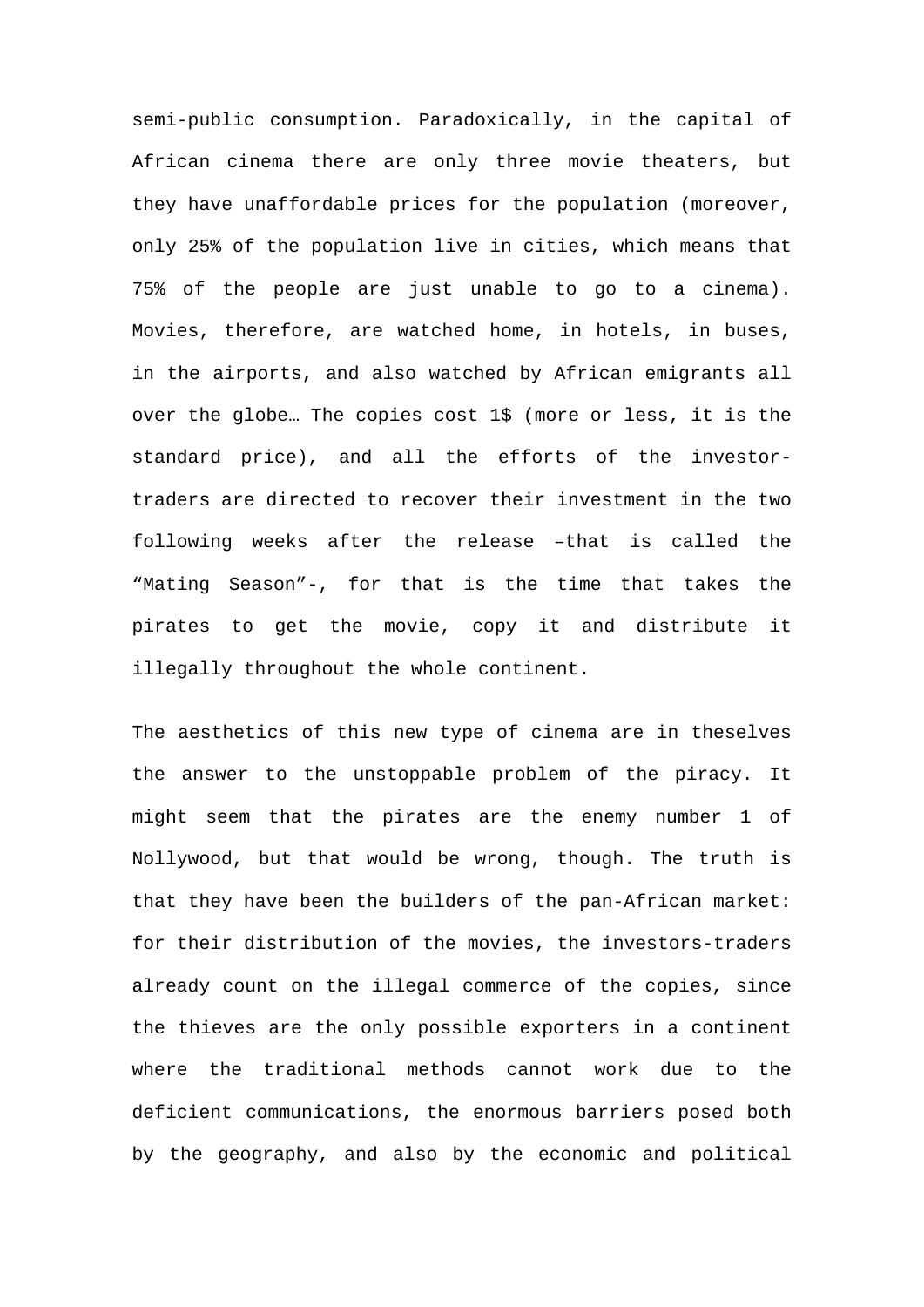state of things. The pirates are able to efficiently deliver the merchandise, and movies are sold for money or for other goods such as arms. The movies themselves work as a coin to bribe the corrupted government employees and the custom agents, and *The Economist* has referred that the Ivorian rebels postpone fighting when receiving a new shipment of DVDs. In a continent with scarce and slow internet connections and with a terribly boring TV with a few poor local channels, African-made movies are the only entertainment.

Nollywood budgets are quite discrete, up to \$100,000. Desmond Akudinobi started working in the film industry in 1999 and by 2005 he financed his first title, *Without Apology*, with \$20,000. He has produced ten more movies in the last five years, at the same regular production rhythm of his colleagues in a country where 50 new films are released every week, something impossible to imagine in the US or in Europe and quite similar to the biggest film industry in the world, the Indian Bollywood.

The success of this cinema is easy to explain. In an industry with almost no aesthetic pretensions regarding the cinematography technique, the reason of its success can be mainly found on the scripts. Nollywood scripts dwell in the eternal topics –sex, love, violence, horror- but they do it in their particular African version, where stories become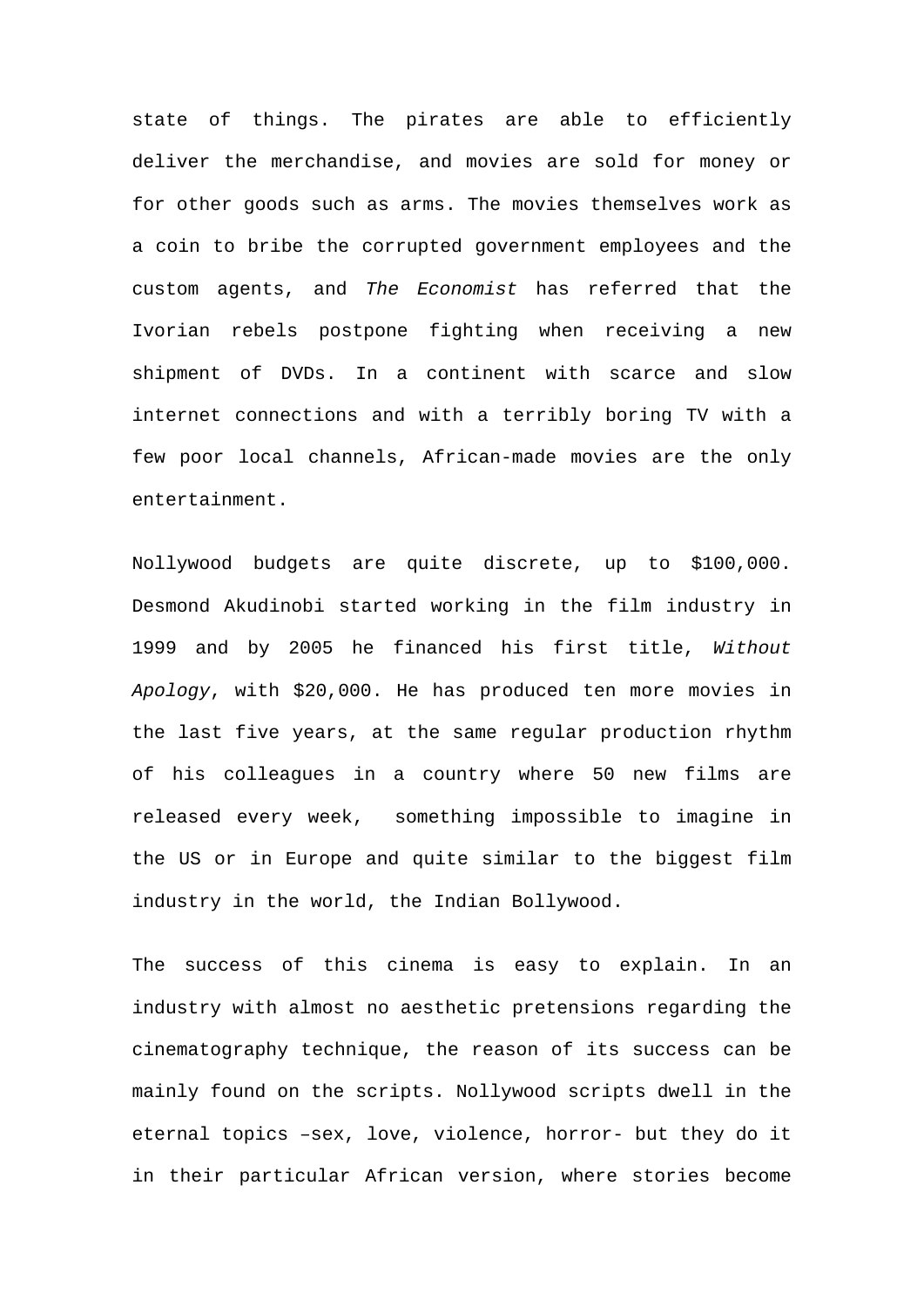the reflection of the everyday conditions of the young population (the mid-age there is 19, whereas in Europe is almost 40): the experience of the newly arrived to the big cities, full of criminals; plots about sexual identity conflicts (there are many gays and travesties among the characters); conflicts caused by couples from different religions, especially Islam and Christianism (such as in *One God One Nation*); the surprising effects of witchcraft and superstition, together with an militia of evil spirits; jealousy, betray, vengeance inside families… Scripts that tell the stories of individuals who heroically survive to the transition from a tribal, primitive world, to a new dynamic society potentially hostile, where there is no clear room for the genuine faith and where the tradition and the trust on the others are quite diffuse.

This phenomenon of African demand of autochthonous cinema has united a continent where hundreds of thousand languages are spoken (only in Nigeria there are more than 500 languages) and where the old metropolis left varied languages such as English, French, Spanish and Portuguese, and where, in addition, part of the population is illiterate and can't read subtitles. Without money to dub the movies (and if there was, to which language, among hundreds in each territory?), it has been English the language chosen to become the language of African cinema,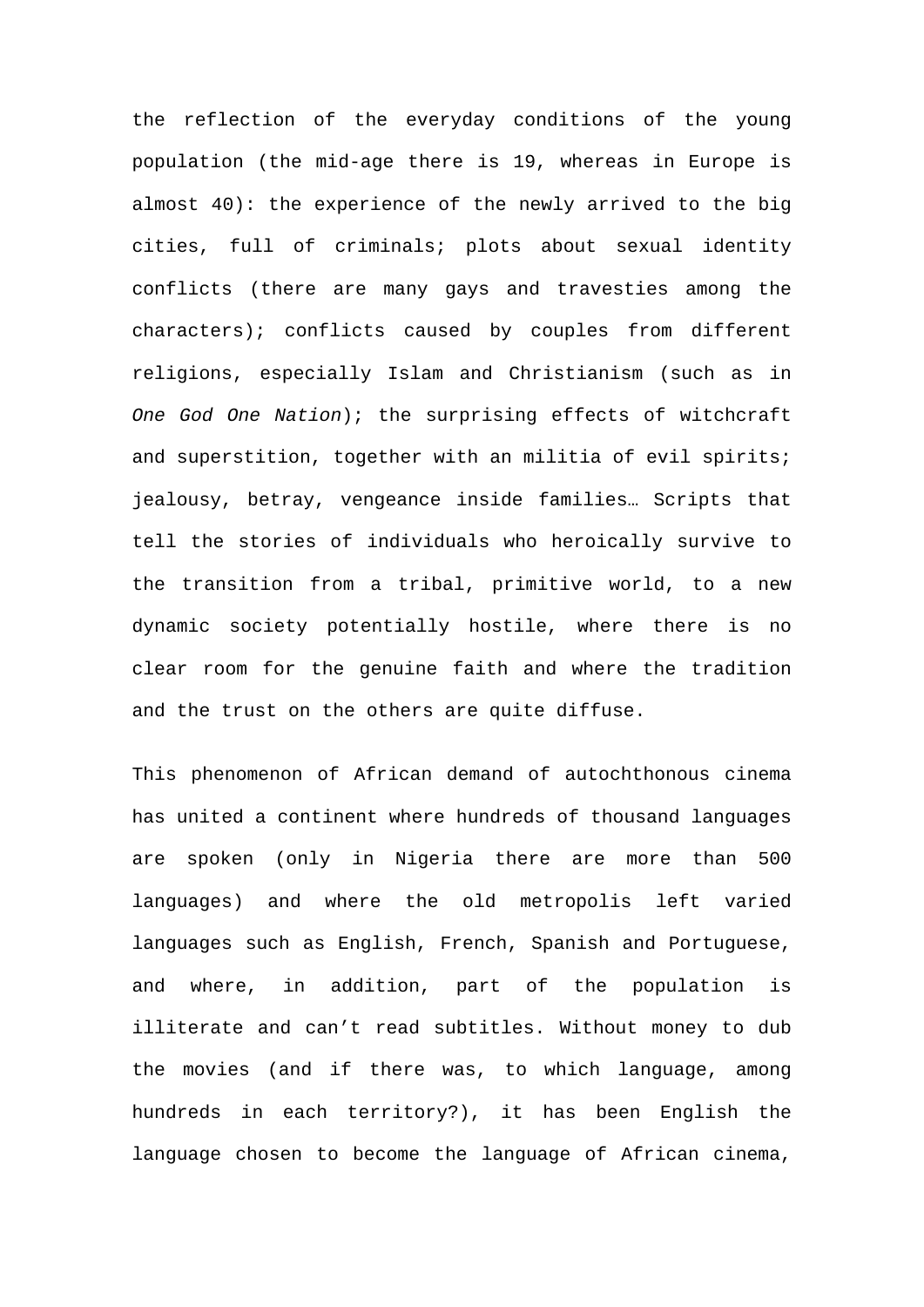and this has happened with no colonialist coercion. The English spoken in the Nollywood movies carries on the accents of different regions –due to the pan-African castings-, although it is especially the Nigerian accent the one that is becoming more imitated among teenagers in all countries.

The English is not the only instrument –freely and naturally chosen- to build a homogeneous audiovisual market in Africa. The other tool is the Christian religion, for it is the love of Christ (!!) the antidote that the afflicted characters usually find to heal their battered bodies and souls. It is quite common to find church scenes in Nollywood movies. Again, as in the case of the choice of English, the official Churches have had little to do with this peak of belief: from 17 millions of evangelical Christians forty years ago, after one decade of African cinema there are 400 millions. In fact, many actors have been lately becoming Christians and even preachers, such as the actress, producer and preacher Helen Ukpabio. It is not rare to reading the sentence "To God Be the Glory" at the end of the credits.

Films are also awakening the political consciousness. Subtly and carefully, the movies are including topics that are still a taboo in many countries. For example, in *The President Must Not Die*, a honest head of state is killed in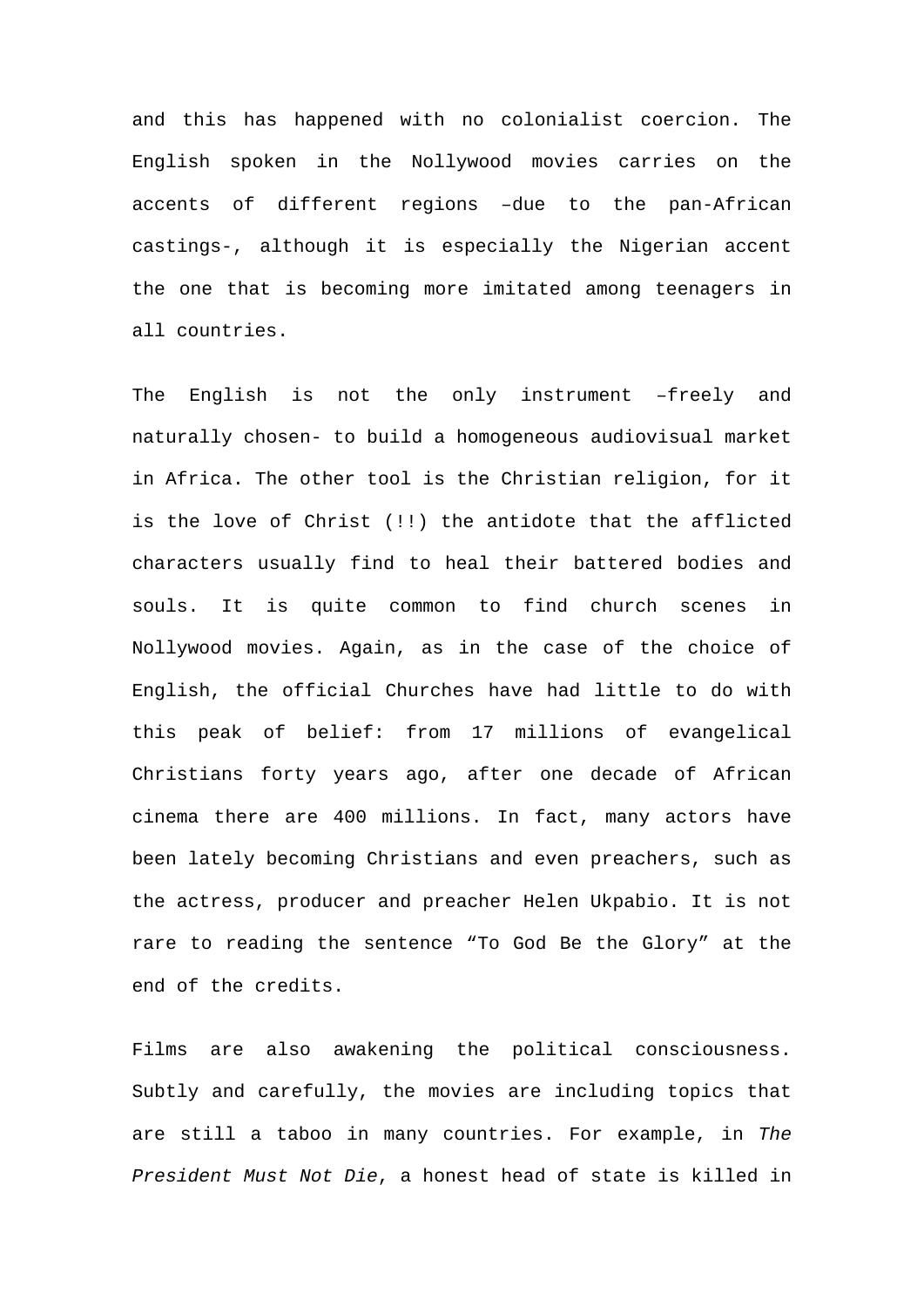a covered assassination. The Nigerian-Ghanan coproduction *Somewhere in Africa* narrates the highs and lows of the leader of a military dictatorship, in a script that recollects the main moments of the former dictators of Uganda, Liberia and Nigeria (Idi Amin, Charles Taylor and Sani Abacha).

The political effects of the birth of this cinema are quite often as extravagant and extreme as the film plots: from the ban of the Nigerian movies in the Democratic Republican of Congo (not much effective in a country full of smugglers), to protectionist measures such as the exclusive fee imposed by the government of Ghana to the foreign directors and producers (\$5,000) and to the actors (\$1,000) who aim to enter the country. The official explanations for these aggressive measures are varied, but they all have in common the fear to a "Nigerianisation" of the continent.

On the other hand, there are many politicians who preferably see the positive side of the impact of the African cinema in the lives of citizens, and therefore take advantage of the popularity derived from being close to members of the *Star System*. Sierra Leone president, Ernest Bai Koroma, became friends with Nollywood superstar Genevieve Nnaji (she has even appeared in American Oprah Winfrey's Show) and asked her to accompany him in his presidential campaign; Kenya's prime minister, Raila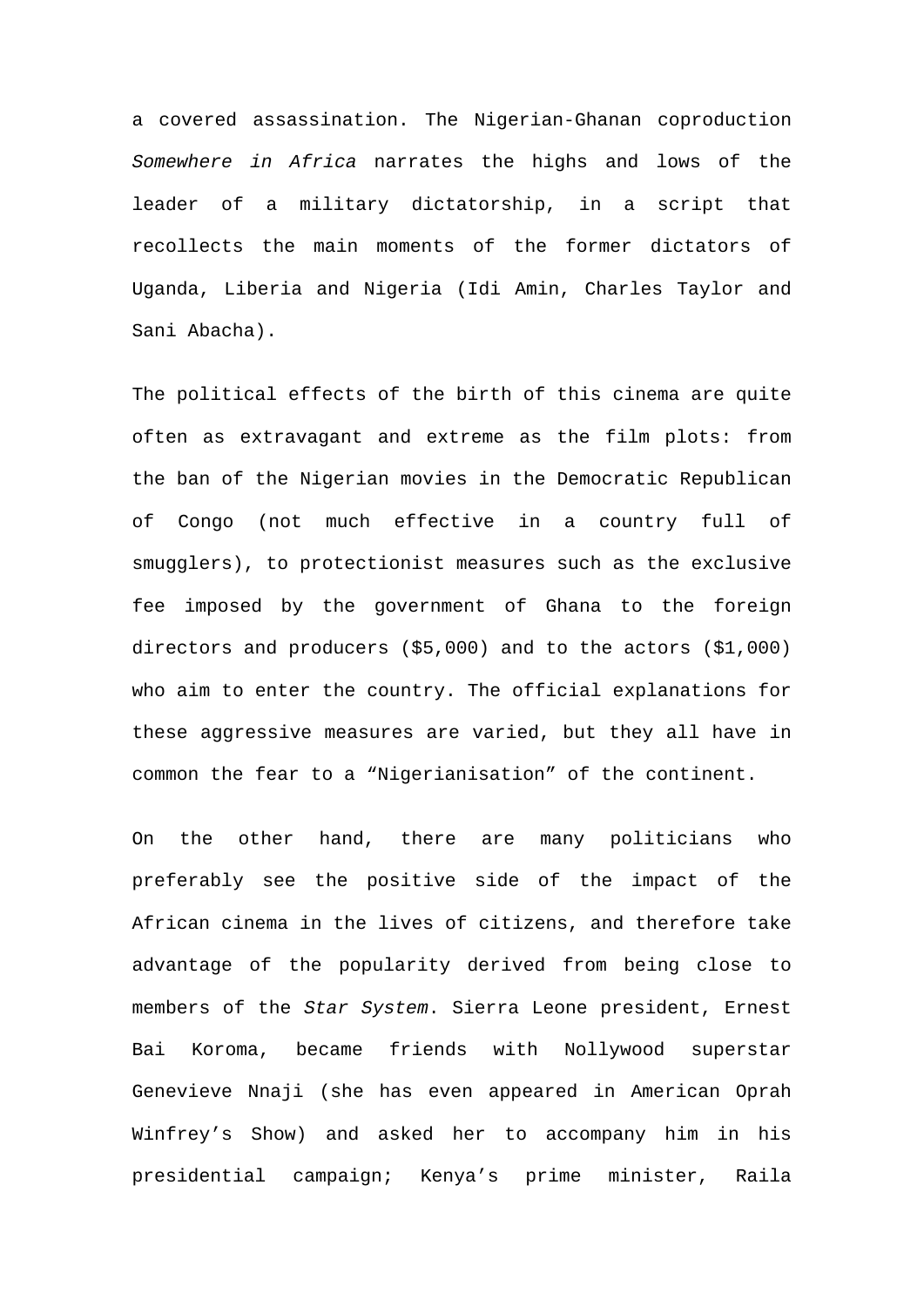Odinga, often wears the *agbada* (the traditional Nigerian clothing so frequent in movies) to the parliament.

In the same way, many African companies have found in Nollywood movies an optimal window to introduce their goods in many countries at a time.

It is outstanding the fact that the cheap cinema that built Nollywood has inspired an African cinema followed by the audiences of varied countries, countries with their own tastes and cultural preferences and, in some cases, ancestral enemies of the ones who export the same movies they now admire. The majority of the African population has never left the country of origin, and many people are coming to terms with other regions thanks to the locations and actors they see in movies… as if from the starting point of Nollywood a sort of "African identity" was gaining its form in the mind of audiences proud of their own cinema. The very famous director (famous in Africa) Lancelot Idowu said to *The Economist* that "Nollywood is the voice of Africa, the answer to [the distorted version of the] CNN".

The success of the autochthonous cinema has more positive side effects for the African economy. Some countries are following the example of Nigeria and have launched their own film industries: Ghana and Liberia have their Ghallywood" and "Lolliwood"; South Africa, Tanzania and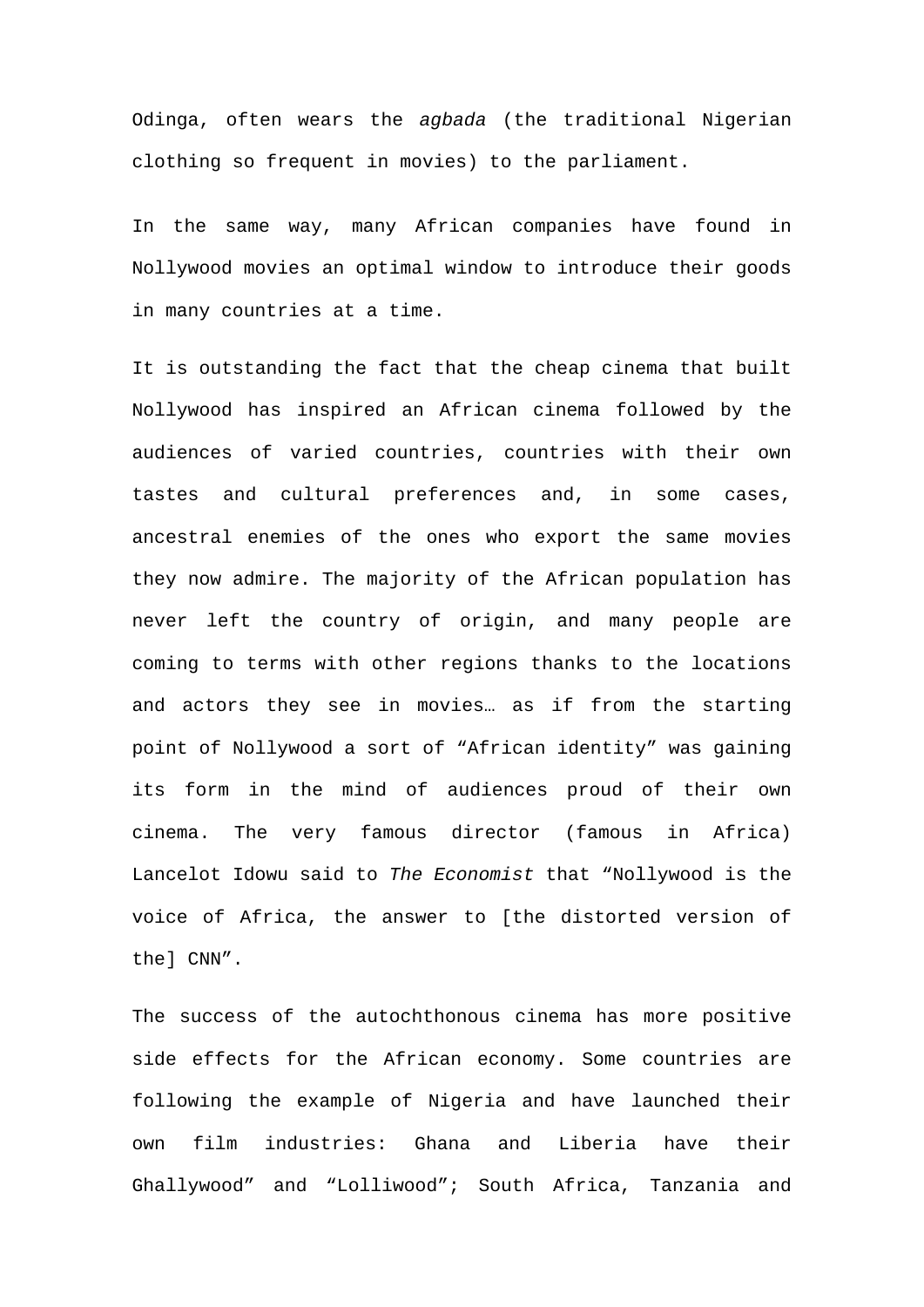Cameroon have produced hundreds of movies in the last five years; and Kenya has established its glamorous ceremony for the annual film awards.

The film industry is so competitive nowadays that the investors have already started changing their strategies, and this change will surely end up increasing the quality of the final products. The first decision has been to invest in better equipment; the second, to look for alternative locations –more and more movies are now taking place out of cities-, an original feature that the audiences will probably thank and that will let the producers face cheaper productions, for the crews are being taken to cheaper, rural areas; the third biggest decision is the consequence of the intentions of many investors to raise their expectations of quality, and therefore screening the films in movie theaters. This is opening new areas of investment, and investors want to put money in the African entertainment business, especially in opening new theaters in the biggest cities.

It is very surprising seeing how Europe and Africa seem to walk in opposite directions regarding the movie theaters: while in Europe they are closing, many screening rooms will probably be opened in Africa in the coming years… both situations being a consequence of the piracy. While piracy has inspired a private audiovisual consumption in Europe